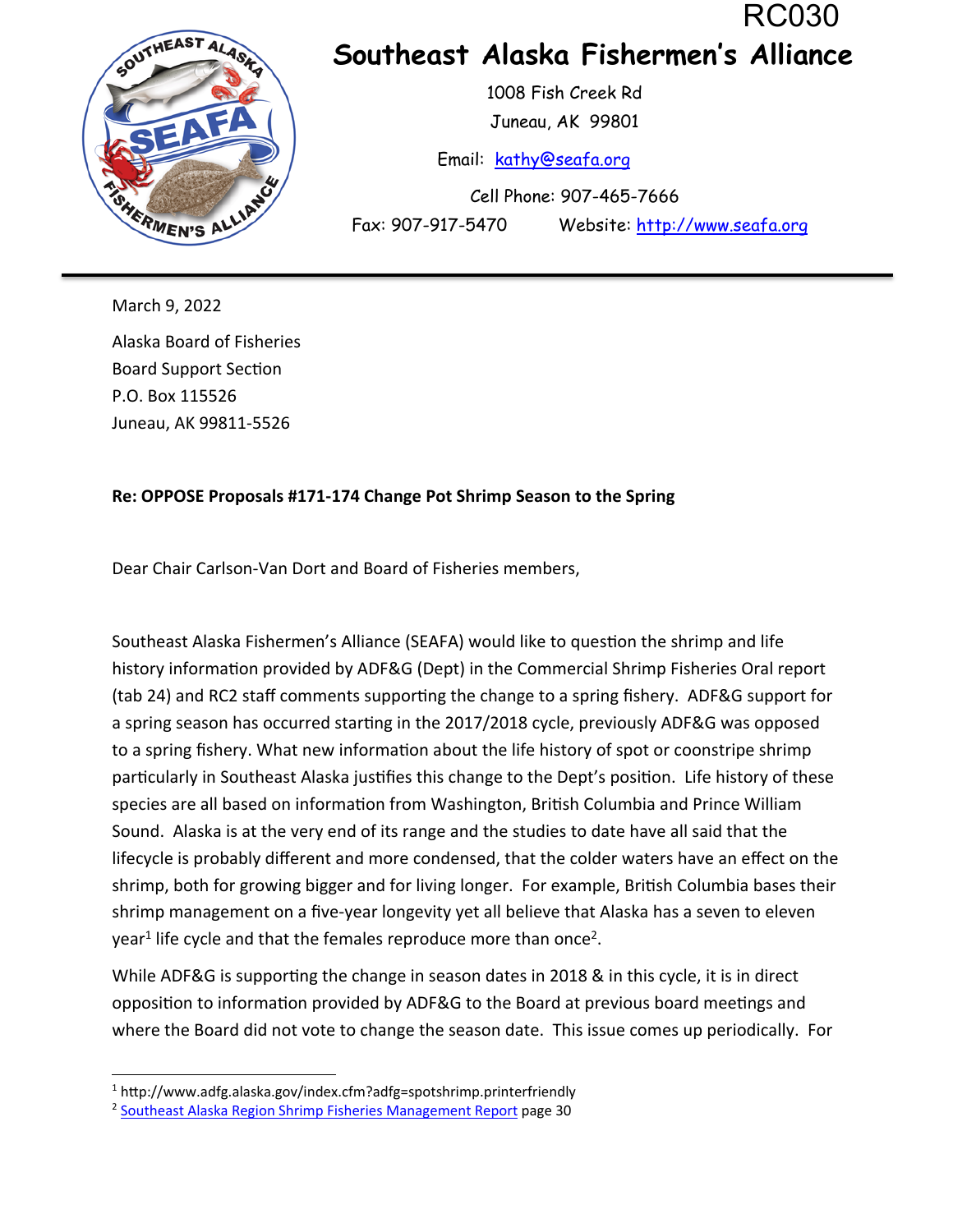example, in 2002/2003 board cycle (meeting materials were handy on my shelf) there were proposals to change the season date also.

At that board meeting, staff comments RC2 $3$  the Dept wrote,

"DEPARTMENT COMMENTS: The department **opposes** this proposal because it would establish a fishing season for spot and coonstripe shrimp during times when more of the animals are soft-shell, may be more susceptible to handling mortality and may still be releasing larvae.

The egg retention period for pandalid shrimp in Southeast Alaska is approximately November through April, with egg hatch occurring in March through May, and the molt period appears to occur between May and November, with peak molting period occurring in May and June for growth and September to November for transition to females and "breed dress" and preparation for egg-bearing (Figure 250-1). As spring hatch appears to occur into mid-May during certain years, *this proposal may result in handling of shrimp during the latter part of the spring egg hatch and early summer soft-shell periods, disrupting reproduction and increasing handling mortality* (emphasis added). In addition, the quality of the product could be reduced if soft-shelled shrimp were harvested. Research conducted in British Columbia indicates that harvest should occur as late in the summer as possible to take advantage of the spring and summer growth, but not so late into the fall so as to allow the recruitment of younger, smaller shrimp to pots, increasing potential handling mortality (Broutillier, 1993). Although there may be a window of time in the late summer or early fall between growth and egg extrusion period when the shrimp could be harvested with little biological impact, the timing of this period is likely to be quite variable between districts. At present, department research efforts are focused on assuring that current harvest levels are sustainable and additional staff and resources are not available to address the question of district-specific timing of this window."

The fall season fishery was established for both allocation and biology. The allocation aspects came from testimony at the 2000 Board meeting that the fishery had developed as a supplemental source of income for vessels that traditionally fished for salmon or halibut in the summer months. Biologically, the department testified in 2000 that summer harvest would disrupt spot shrimp during the egg-hatch, molt and growth phase of its life history.

It is our understanding through Board of Fish meetings and shrimp task force meetings when they were being held with industry that the growth phase in the summer months is critical for

<sup>&</sup>lt;sup>3</sup> RC 2 Staff Comments on Regulatory Proposals for all herring, all groundfish and subsistence finfish, and SE & Yakutat Dungeness Crab, Shrimp, and Miscellaneous Shellfish for the 2002/2003 Alaska Board of Fisheries Meeting January 20-29, 2003 by Region I Staff - Regional Information Report No. 1J02-48, page 207-208 proposal #231

Literature cited: BouƟllier, J.A. 1996. 1993 Review of Experimental Prawn Fishing in Howe Sound in Hand, C.M. and B. J. Waddell [eds] Invertebrate Working Papers Reviewed by the Pacific Stock Assessment Review Committee (PSARC) in 1993 and 1994. Can. Tech. Rep. Fish. Aquat. Sci. 2089:303 p.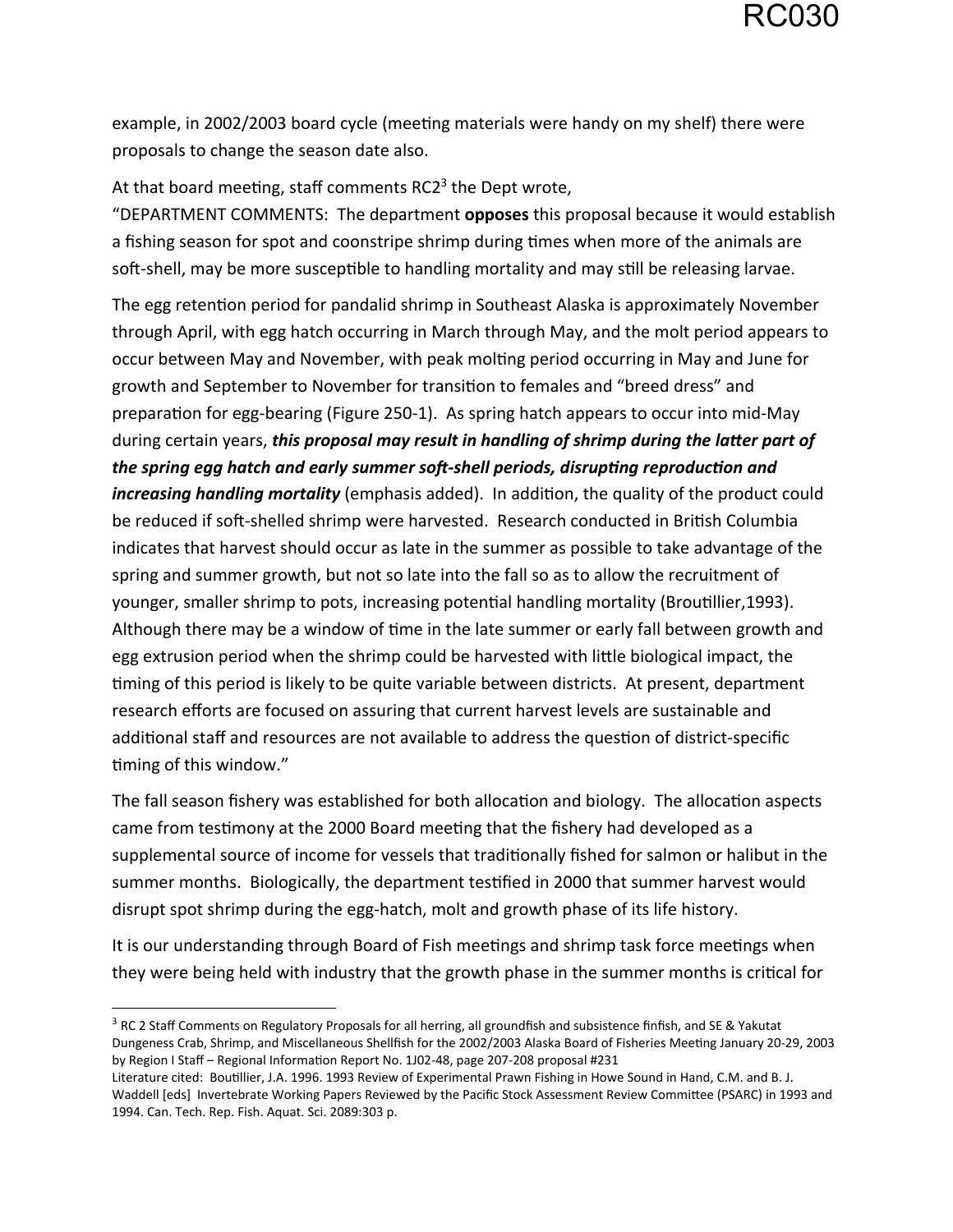triggering the transition of males to females, and for providing for the energy necessary for extruding the eggs again in the fall.

"The loss of reproductive contribution by a given female is the same whether she is harvested before or during the spawning season"<sup>4</sup>. This quote is in direct contradiction to what the Dept provided in their materials for this Board of Fish meeting.

We believe that before the Board of Fish changes season dates that the following information needs to be considered as changing the dates has the potential for significant changes to the fishery, the sustainability of the resource and the timing in life history cycle of the shrimp.

 DATA: What new life history data is available compared to the past? Why has the Department done a complete 180 on their position? Based on what science? Colder waters provide for longer life spans and larger shrimp, so why are we comparing to the Puget Sound data in the Oral report (this may be answered in the commentary when the presentations are given). Why are we using data from Puget Sound which is 1000 miles away and 45 years old when at the same time we are saying we need more local research because we know there are differences even between the individual statistical areas. Why wasn't British Columbia research included in the reports since they are closer geographically to ours, much larger fishery in size, more robust fishery sampling and a long history. In the Oral report, slides 13-15, the molting periods should also be shown as a factor when the best time to fish would be. There is no question that more research needs to be conducted on the shrimp life history in Alaska.

From the Canadian Dept of Fish and Oceans website<sup>5</sup>, "Every season marks a new life stage with environmental conditions that influence prawn abundance. Ocean currents, larval distribution and changes in water temperature and salinity all have an impact **on survival and population strength**. When it comes to prawn fishing there is no such thing as "an average condition of abundance," which means you can count on catch success to vary – season to season, area to area, year over year, throughout the Pacific region."

BIOLOGICAL DATA: The information provided by the Dept states that allowing the females carrying eggs in the fall to brood and hatch their eggs before being subject to fishing mortality, may enhance long term stock resilience. **This doesn't make sense,**  because once a shrimp has transitioned and become a female – the whole year is part

<sup>&</sup>lt;sup>4</sup> Reviews in Fish Biology and Fisheries 8, 117-176 (1998) entitled: Crustacean resources are vulnerable to serial depletion **the mulƟfaceted decline of crab and shrimp fisheries in the Greater Gulf of Alaska** by J.M. (Lobo) Orensanz, Janet Armstrong, David Armstrong and Ray Hilborn; School of Fisheries, Box 357980, University of Washington, SeaƩle, WA 98195, USA.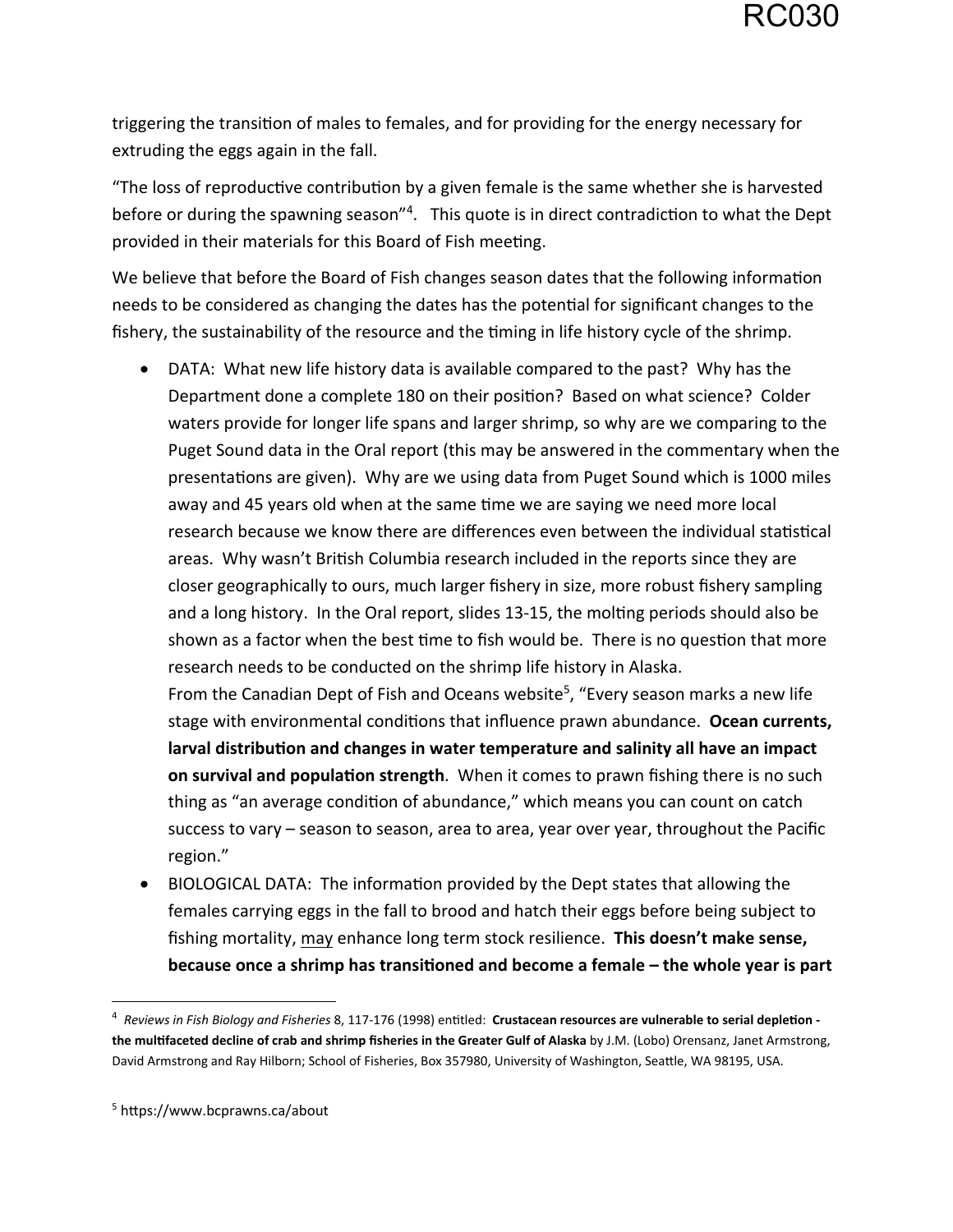**of their reproducƟve cycle so since the majority of the catch is female how do you enhance the resilience of the stock because you are taking a female out of the fishery**  no matter what time of the year you are fishing. The only effect would be the one year where you transition to the spring fishery where there is one extra year where there isn't a fishery. If this change is adopted, consideration and direction would need to be provided to the Dept on whether you hold a fishery in the fall and then again in the spring or after the last fall fishery you go a year in a half to the spring  $-$  going one year without a harvest and economic effect and cost to the fishery.

The late spring after egg hatch and molt is the shrimps growth period which is critical to the reproductive cycle in providing the nutrients to extrude and carry the eggs until the hatch. The Dept does not address the increased mortality you might have by handling the soft-shell shrimp after the molt nor does it address that you would be fishing on the shrimp just before the males transition to females, increasing the catch on males and again the disturbance to the shrimp during their growth period so they have the energy to transition.

As a former ADF&G shellfish biologist explained, slide 12 of the oral report (tab 24) implies a summer mortality of 20-25%, and of those that survive until fall, a very high percentage are remated. It does not imply the remated females produce full clutches of extruded eggs, or that they survive through the winter. Only when you know how many females are removed in the "spring" fishery, how many do not survive until fall, how many do not have full and fertile clutches, and how many die during the winter do you know what the reproductive potential of the stock is prior to the spring fishery. It probably does not matter when the fishery occurs, it is a matter of how many females are taken out of the population in the "blood year". It appears that the assumption is that egg-bearing female survival between fall and winter allows all egg-bearing females to hatch their eggs in spring is constant, which is unlikely. You could also assume that the 25 mortality is the older shrimp dying off if you assumed

• PERMIT LATENCY: Currently less than 50% of the permits are being actively fished (97 out of 273<sup>6</sup> in 2019/20 season and 107 out of 241 in 2020 (CFEC bit table). CFEC has finished adjudicating the permits in this fishery. If a spring/summer season was implemented how many of these latent permits would become active and fished with a Mid-May season, there is only halibut and trolling really competing. There are many shrimp permit holders who hold both shrimp and Dungeness crab permits. With a shrimp season starting in Mid- May they will no longer have to choose between the two fisheries in the fall putting more pressure on the stocks of both species. A change in

<sup>6</sup> Southeast Alaska Region Shrimp Fisheries Management Report page 37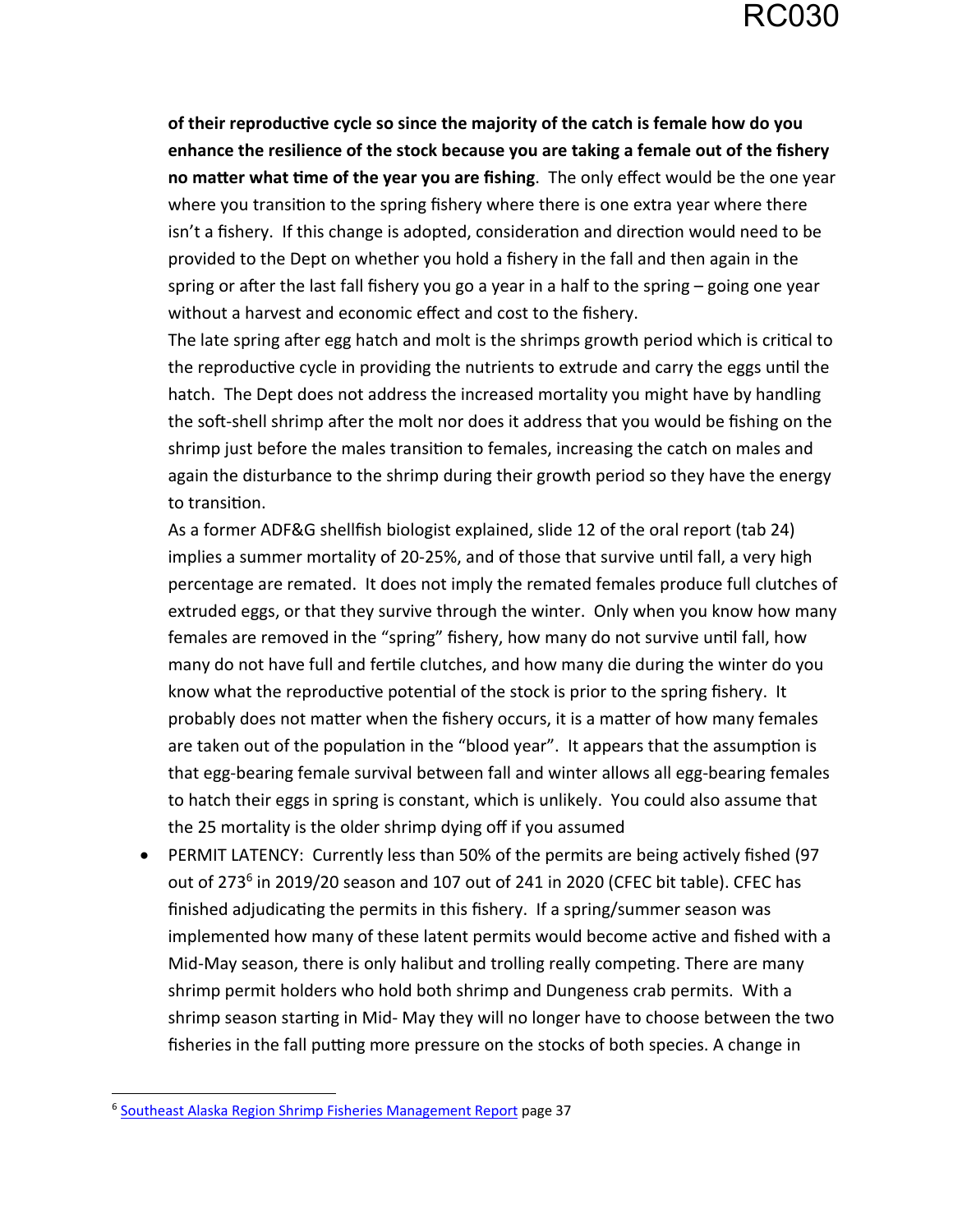season will increase the usage of permits in a fishery that is less than 50% utilized on a declining resource.

- MARKET FACTORS: A mid-May spring shrimp fishery will have less desirable quality of shrimp (i.e. mushier). In mid-may, they have just released their eggs and molted. The molting process meets two needs, for growth and for reproductive needs. The shrimp when growing will take in water until the shell hardens allowing for room to grow but also providing for a mushier shrimp than a shrimp that has gone through their growing stage with a hard shell. On the other hand there are some markets that will prefer a shrimp but no visible eggs.
- MARKET CONDITIONS: The market conditions have played a big role in the amount of active permit fishing and price paid. What are the current market conditions? How much is being processed onboard and exported?
- $\bullet$  HISTORY: The October 1<sup>st</sup> fishery was established in 1997 and was a combination of biological and societal choices made by the Board of Fish with ADF&G and industry input. Many of the fishermen that participate in this fishery will be impacted by the change in start time and with other fisheries that they participate in as well as the latent shrimp permits becoming active for those that aren't involved in spring fisheries and the more permits that will become active in the Dungeness crab fishery in the fall because they are no longer choosing which fishery to participate in.
- TIMING: In RC2 staff comments, they state that the survey is temporally confined by the summer molt and fishery opening October  $1<sup>st</sup>$  and therefore the survey data can't be used unƟl the following year**. So why is the survey confined by the end of the summer molt in mid-August, wouldn't that be a problem for the commercial fishery**. Yet with a switch to a spring summer fishery you will now be fishing before the survey occurs which will change the survey data set because the factors and assumptions that you have been using with a survey in the fall for next years fishery will be changed for over 20 years will not be comparable. Exactly when is the summer molt starting if it ends in mid-August. Long time shrimp fishermen say that in Clarence strait on May 15 the quality of the shrimp was better than May  $1<sup>st</sup>$  but June  $1<sup>st</sup>$  would be better and the coonstripe shrimp were still muddy and unmarketable on May 15<sup>th</sup>.
- FISHERY CONFLICTS: Not only do you need to consider the fisheries the shrimp permit holder participates in, but if you move to a May  $15<sup>th</sup>$  start date, how long would the fishery be open for? What fisheries will be impacted by the gear in the water. Shrimp and Gillnet areas overlap as well as other fisheries and would be a large conflict (ripped up nets and lost pots from the gillnet gear displacing them) or is the season only going to be a month long, even though the fishermen that fished year round in the past before limited entry and all the regulations say the shrimp harvest is much slower in the